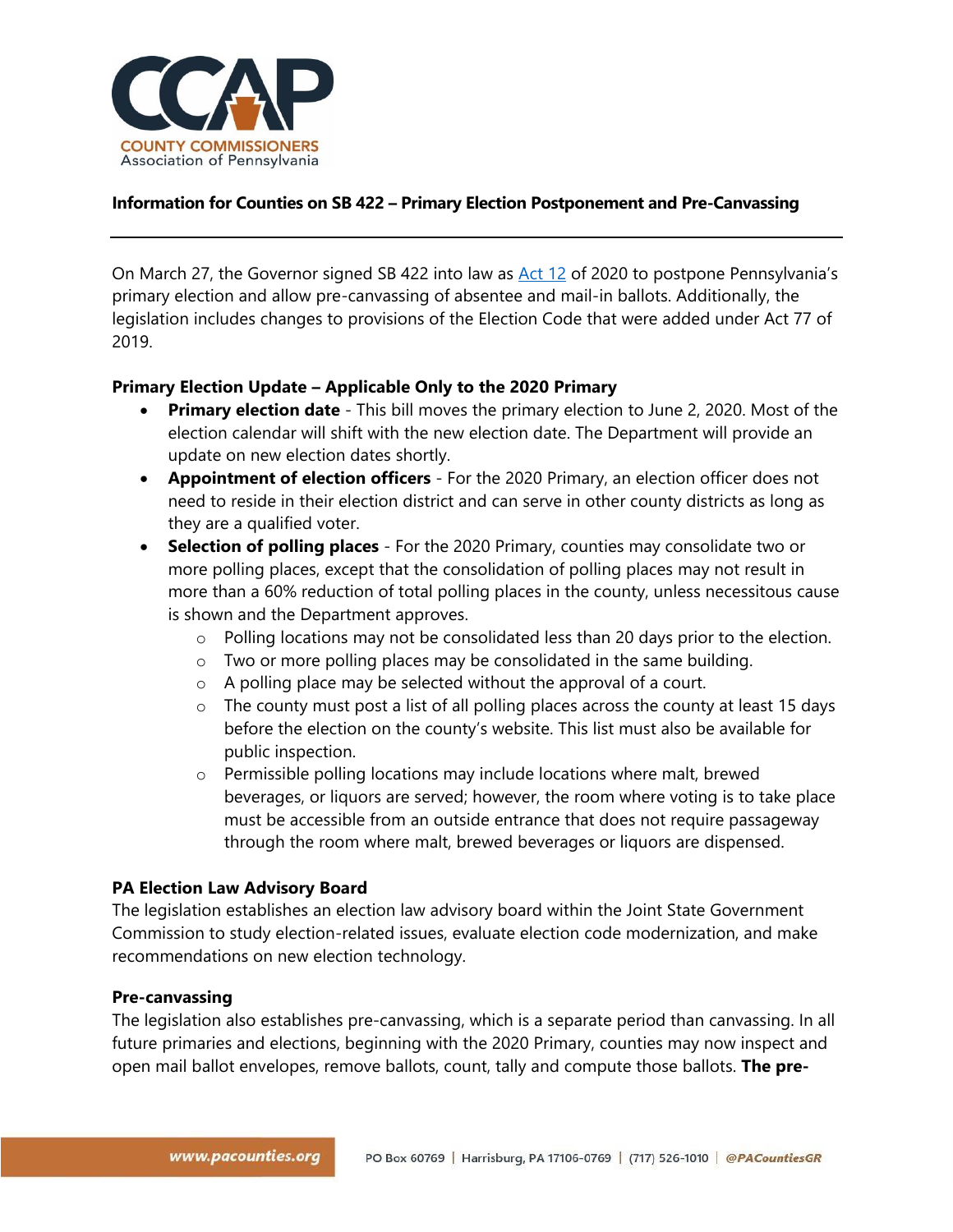**canvassing period cannot start earlier than 7 a.m. on election day** and the results cannot be published until after 8 p.m. on election day.

- Counties must provide at least 48 hours' notice of a pre-canvass meeting on its publicly available website.
- One authorized representative from each candidate in an election and one representative from each political party shall be permitted to remain in the room during pre-canvassing activities.
- No person in attendance or participating in the pre-canvass meeting may disclose any results prior to the close of poll on election day.

### **Posting Election Results**

Beginning with the 2020 Primary, counties will **no longer** be required to post election results at each district (i.e. polling place) after the election. They simply need to make the results publicly available and accessible.

## **Voter-Spoiling of Absentee/Mail-in Requests**

Not beginning until this year's November general election, a voter may remit their mail-in or absentee ballot, and the return envelope with their name on it, at the polling place and sign a declaration. The voter will then be allowed to vote a regular ballot at the polling place. This significantly alters the Act 77 requirement where a voter was prohibited from showing up to vote in person if they previously requested a mail ballot and timely voted.

### **Mail-in Qualifications**

The definition of a mail-in voter has been updated to remove references on whether they should have been a qualified absentee voter or not. In other words, a voter may request a ballot of their choice as long as they are a qualified voter.

### **Voter Registration Updates**

The amendment removes the "10-day Rule" voter registration requirement. The county shall deem an applicant a registered voter immediately upon accepting the voter's application. Additionally, voter registration applications can now be accepted on Sundays, holidays, and the day of the election.

### **Permanent Voter List Requests**

If a voter's request for permanent mail-in status is received at any point during the year a county must mail the application to the voter within 48 hours of the permanent voter status request. Additionally, a permanent voter status on the registration record will now only transfer to another county if the voter requests it. Otherwise, the permanent status will not follow them.

### **Ballot Challenges**

• A voter may no longer be challenged on the grounds they should have submitted a mailin application when they completed an absentee application and vice versa.